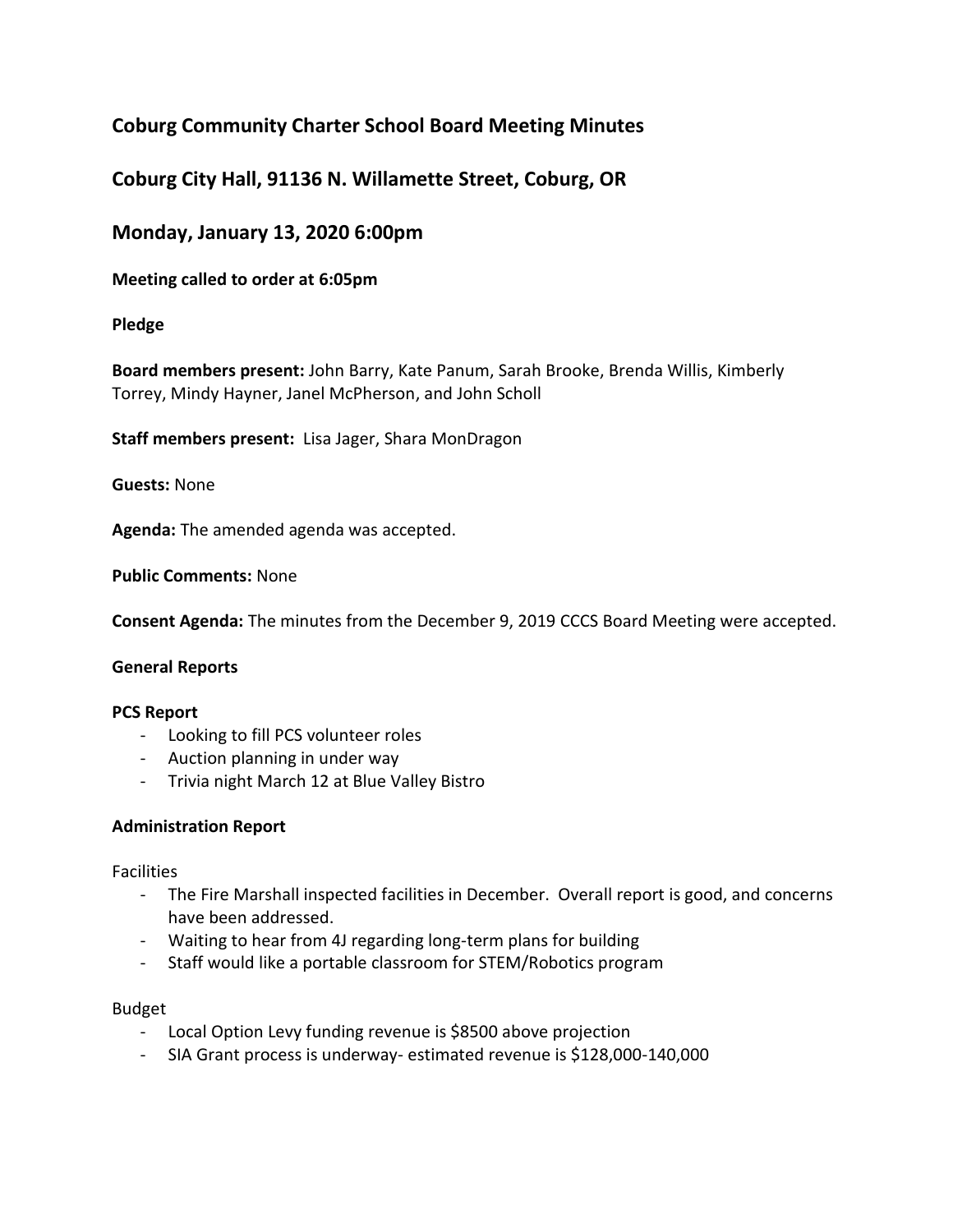Staff Updates

- New EA position has been filled by Erik Lovendahl

#### Community

- Winter Skills Day choices include cooking, sewing, entrepreneurship, wellness, emergency preparedness, ukulele, and story telling

#### Safety

- 2<sup>nd</sup> lock down drill was held January 10, 2020

### Teaching and Learning

- Teachers are happy with ELA curriculum in reading. Still working out issues with writing. There will be a follow-up training in spring.
- Lisa and Shara attended a Peace in Schools Panel Discussion.
- Looking into a K-5 science program.
- Second Steps curriculum is being implemented in K-5 classrooms.
- Looking into a new assessment tool called DESSA, which is designed to measure social and emotional development.

#### Behavior

- Continued increase in referrals.

#### **Finance Report**

- Finance committee did not meet last month
- Board reviewed the Budget v. Actuals: CCCS Budget July 2019- June 2020 and Statement of Activity Detail December 2019

#### **New Business**

Board Officer Positions

- Sarah Brooke is interested in Treasurer position. Board will vote at next meeting.

#### Student Investment Account (SIA) Grant Proposal

- Board reviewed CCCS CIA Grant Budget Plan 2020-21. John Barry motioned to approve the CIA Grant Budget Plan as recommended, with any additional funding being allocated toward strategy 2- adding up to 3 instructional days. Board unanimously approved the motion.

Policy Update

- Senate Bill 415 expands list of mandatory reporters of child abuse to include school district board members.

#### **Old Business**